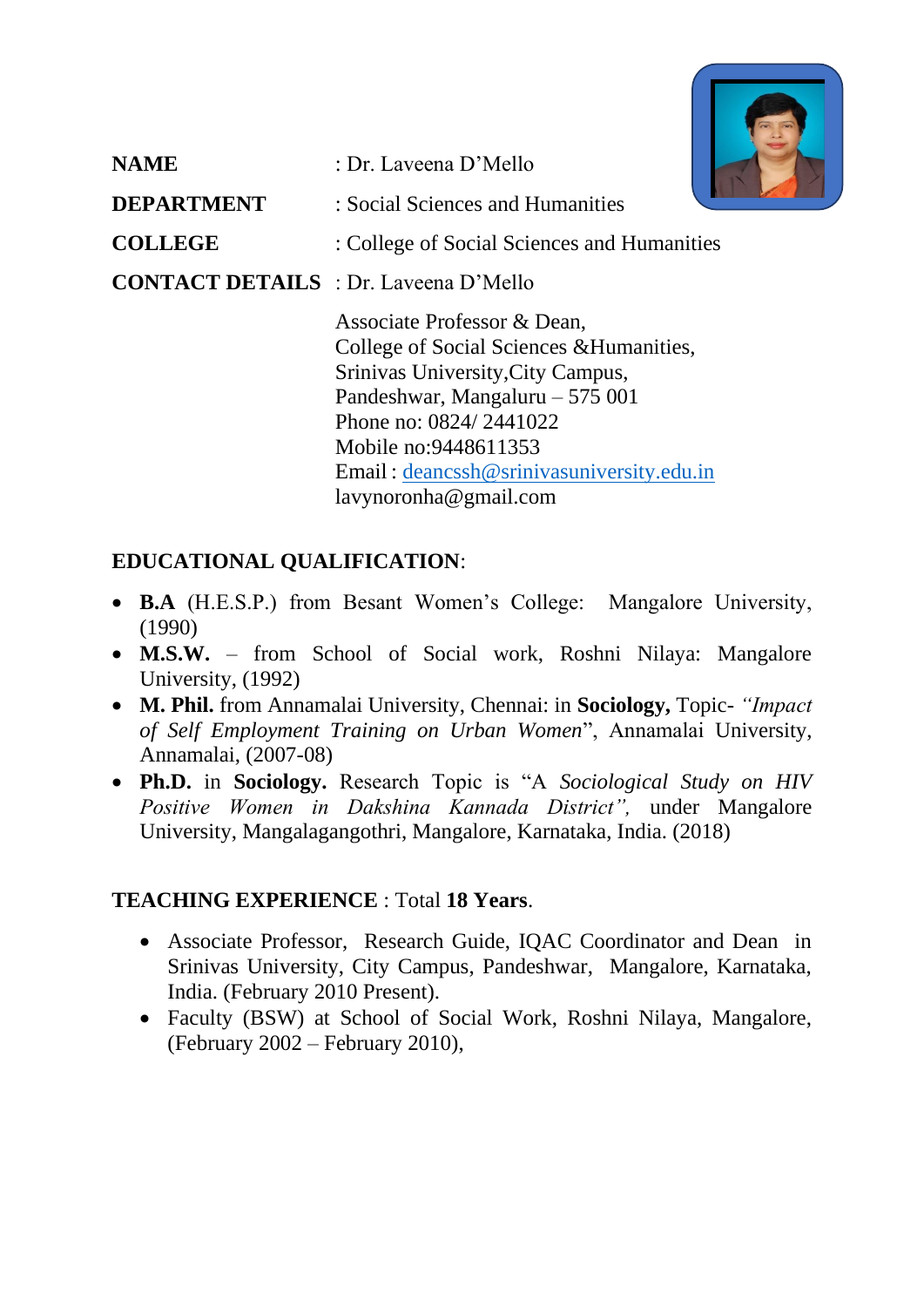### **RESEARCH EXPERIENCE**: **10 years**

### **RESEARCH DETAILS**

#### **Research Area**/ **Academic and Research Interests**

- HIV/AIDS and the disease related to women, children, families stigma and the challenges related to health issues.
- Social Problems like migration, Rural Tribal community and Slum community Development
- Capacity building of children and Teenagers through life skill development.
- Mental health issues and the counselling for need based sector of the society.
- Dynamics of Human Behaviour, Working With Children and Adolescents
- Therapeutic counselling, Organizational Psychology; Contemporary social problems.

#### **Journal Publications** -**36**

#### **Conference Publications** -**51**

#### **Book Publications with ISBN No : 3**

- Laveena D'Mello (2018).Therapeutic Counselling Intervention. *Srinivas Publication*, ISBN NO: 978-81-938040-1-8. (Free online access),
- Edited book: Dr. P.S. Aithal & Laveena D'Mello (2017). One day National Conference " Balancing Human work Life: Challenges and perspective. *Srinivas Publication,* Mangalore, Karnataka, India, ISBN No: 978-93 – 5291-481-4.
- Laveena D'Mello (2018). Community Development-Rural, Urban, and a Tribal Persecptive.*FSP Media Publications*, ISBN: 978-1-5457-2306-7.

Project Funding : Nil

## **Any Other Details ( Achievements, Honors, Medals and Memberships in Professional Bodies)**

- Several research papers published in online journals with DOI number, viz.: The Elsevier's SSRN online journal and ranked among the top 100 research authors in the month of December 2017.
- **Award of Excellence in research**" by DK International Research foundation on 30<sup>th</sup> June 2019, at Dhanalakshmi Srinivasan Hotel, Perambalur, Tamilnadu.

#### **Social Welfare activities**

• Involved in HIV/AIDS Training Programme - organizers NACO (National AIDS control Organization), KSAPS (Karnataka State HIV/AIDS Prevention Society), and